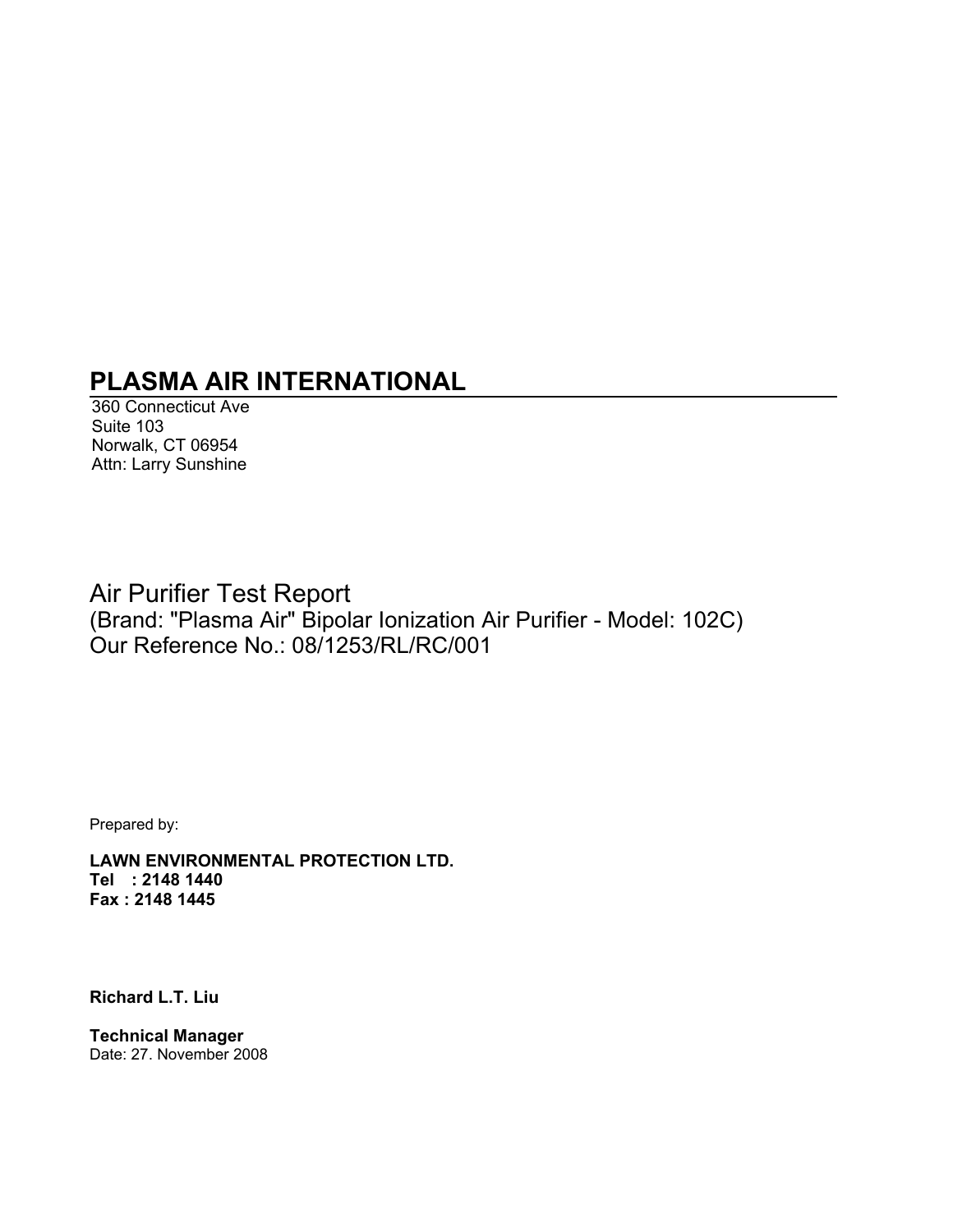### **A. INTRODUCTION**

This report details the findings of the measurement and laboratory test for the air purifier (Brand "Plasma Air" Bipolar Ionization Air Purifier - Model: 102C) in a controlled room size of 1,000  $ft^3$ , which was performed by LAWN Environmental Protection Ltd (Indoor Air Quality Certificate – Certifies Certificate Issue Body (CIB))

The test was carried out on 31 October 2008 and was to investigate the removal efficiency of the air purifier in regards to Total Volatile Organic Compounds (TVOC), Formaldehyde (HCHO), Airborne Bacteria and Cigarette Smoke Particulates.

### **B. MEASUREMENT METHOD**

### **B.1 TVOC and HCHO measurement was conducted per the following steps:**

Step 1: After preparation of a regular amount of VOC and before the air purifier was in operation, the TVOC and HCHO levels were recorded for 30 minutes.

Step 2: After the air purifier was turned on, the TVOC and HCHO levels were recorded at 15 minute intervals.

#### **B.2 Airborne Bacteria measurement was conducted per the following steps:**

Step 1: Before the air purifier was in operation, the Airborne Bacteria were sampled for 4 minutes and sent to a laboratory for analysis.

Step 2: After the air purifier was in operation for 30 minutes, the Airborne Bacteria were sampled for 4 minutes and sent to a laboratory for analysis.

#### **B.3 Cigarette Smoke Particulate measurement was conducted per the following steps:**

Step 1: Before the air purifier was in operation, the level of Cigarette Smoke Particulate for different sizes was recorded. One cigarette was burned for particulate generation, recorded after the cigarette was totally burned out.

Step 2: Air purifier was turned on immediately after the cigarette was totally burned out. After the air purifier was turned on, the level of Cigarette Smoke Particulate for different size was recorded at 15 minute intervals.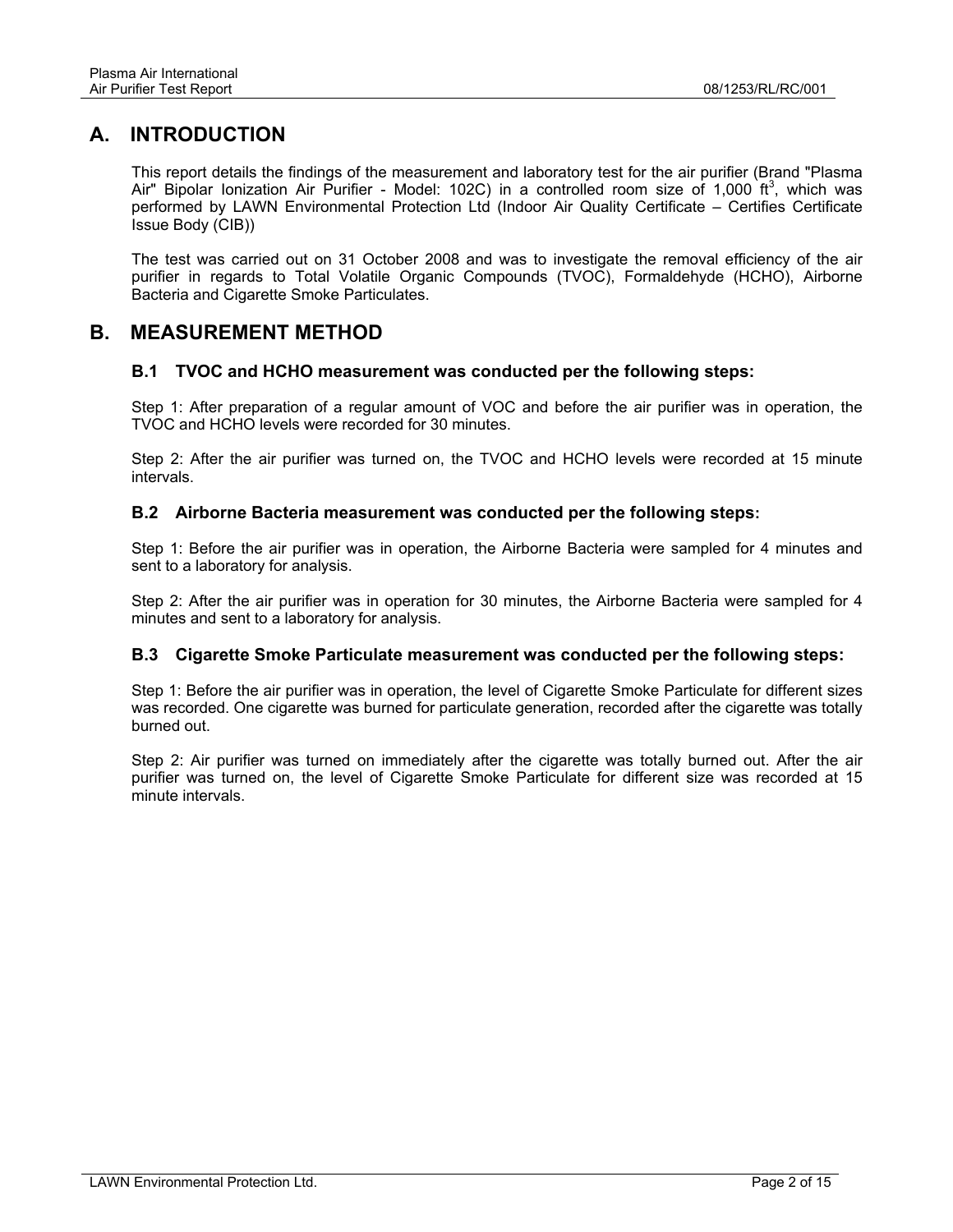### **C. MEASUREMENT RESULTS**

The measurement results of the removal efficiency of the air purifier (Brand "Plasma Air" Bipolar Ionization Air Purifier - Model: 102C) are shown in the following tables.

| <b>Parameters</b>          |             | <b>HCHO</b>            | <b>TVOC</b>            | <b>Airborne Bacteria</b> |
|----------------------------|-------------|------------------------|------------------------|--------------------------|
| Unit                       |             | $\mu$ g/m <sup>3</sup> | $\mu$ g/m <sup>3</sup> | CFU/m <sup>3</sup>       |
| Sampling description       | Survey Date |                        |                        |                          |
| Step 1                     | 31/10/08    | 86                     | 40,400                 | 1,063                    |
| Step 2 (after 15 min)      | 31/10/08    | 11                     | 7,901                  | -                        |
| Removal rate at 15 min (%) |             | 87.2%                  | 80.4%                  |                          |
| Step 2 (after 30 min)      | 31/10/08    | 8                      | 3,002                  | 49                       |
| Removal rate at 30 min (%) |             | 90.7%                  | 92.6%                  | 95.3%                    |
| Step 2 (after 45 min)      | 31/10/08    | 6                      | 2,514                  |                          |
| Removal rate at 45 min (%) |             | 93.0%                  | 93.8%                  |                          |
| Step 2 (after 1 hour)      | 31/10/08    |                        | 580                    |                          |
| Removal rate at 1 hour (%) |             | 95.3%                  | 98.6%                  | 95.3%                    |

| <b>Parameters</b>          |             |                  | <b>Cigarette Smoke Particulates / Liter</b> |                  |                  |                  |
|----------------------------|-------------|------------------|---------------------------------------------|------------------|------------------|------------------|
| Size: um                   |             | 0.3 <sub>µ</sub> | 0.5 <sub>µ</sub>                            | 1.0 <sub>µ</sub> | 2.0 <sub>u</sub> | 5.0 <sub>µ</sub> |
| Unit                       |             | No.              | No.                                         | No.              | No.              | No.              |
| Sampling description       | Survey Date |                  |                                             |                  |                  |                  |
| Step 1                     | 31/10/08    | 22.246.740       | 16,938,360                                  | 807,660          | 87,120           | 4.230            |
| Step 2 (after 15 min)      | 31/10/08    | 21.624.480       | 4,231,050                                   | 119,250          | 24,750           | 1.270            |
| Removal rate at 15 min (%) |             | 2.80%            | 75.0%                                       | 85.2%            | 71.6%            | 70.0%            |
| Step 2 (after 30 min)      | 31/10/08    | 17.363.160       | 1.908.000                                   | 55.170           | 14.760           | 720              |
| Removal rate at 30 min (%) |             | 22.0%            | 88.7%                                       | 93.2%            | 83.0%            | 83.0%            |
| Step 2 (after 45 min)      | 31/10/08    | 9.894.600        | 723.870                                     | 31.590           | 6.900            | 360              |
| Removal rate at 45 min (%) |             | 55.5%            | 95.7%                                       | 96.1%            | 92.1%            | 91.5%            |
| Step 2 (after 1 hour)      | 31/10/08    | 6.008.580        | 621.270                                     | 26.150           | 4.268            | 207              |
| Removal rate at 1 hour (%) |             | 73.0%            | 96.3%                                       | 96.8%            | 95.1%            | 95.1%            |

### **D. CONCLUSION**

### **D.1 Written Conclusion**

- 1. From the measurement results, it can be observed that the air purifier can reduce over **70%** of Volatile Organic Compounds, Formaldehyde, Airborne Bacteria and Cigarette Smoke Particulate (0.5μ – 5.0μ) within **15 Minutes**.
- 2. From the measurement results, it can be observed that the air purifier can reduce over **80%** of Volatile Organic Compounds, Formaldehyde, Airborne Bacteria and Cigarette Smoke Particulate (0.5μ – 5.0μ) within **30 Minutes**.
- 3. From the measurement results, it can be observed that the air purifier can reduce over **90%** of Volatile Organic Compounds, Formaldehyde, Airborne Bacteria and Cigarette Smoke Particulate (0.5μ – 5.0μ) within **45 Minutes**.
- 4. From the measurement results, it can be observed that the air purifier can reduce over **95%** of Volatile Organic Compounds, Formaldehyde, Airborne Bacteria and Cigarette Smoke Particulate (0.5μ – 5.0μ) within **60 Minutes**.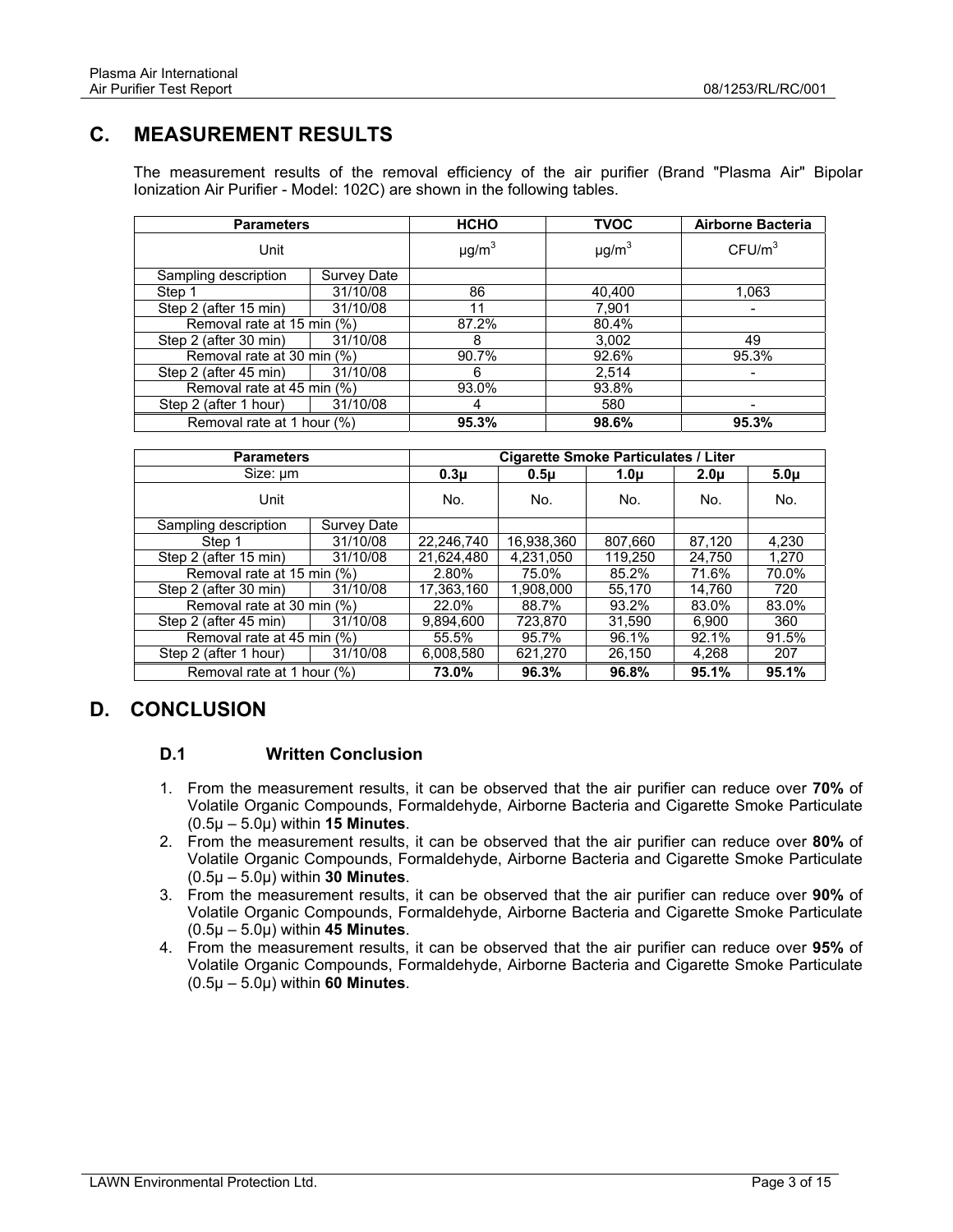### **D.2 Graphical Conclusion**







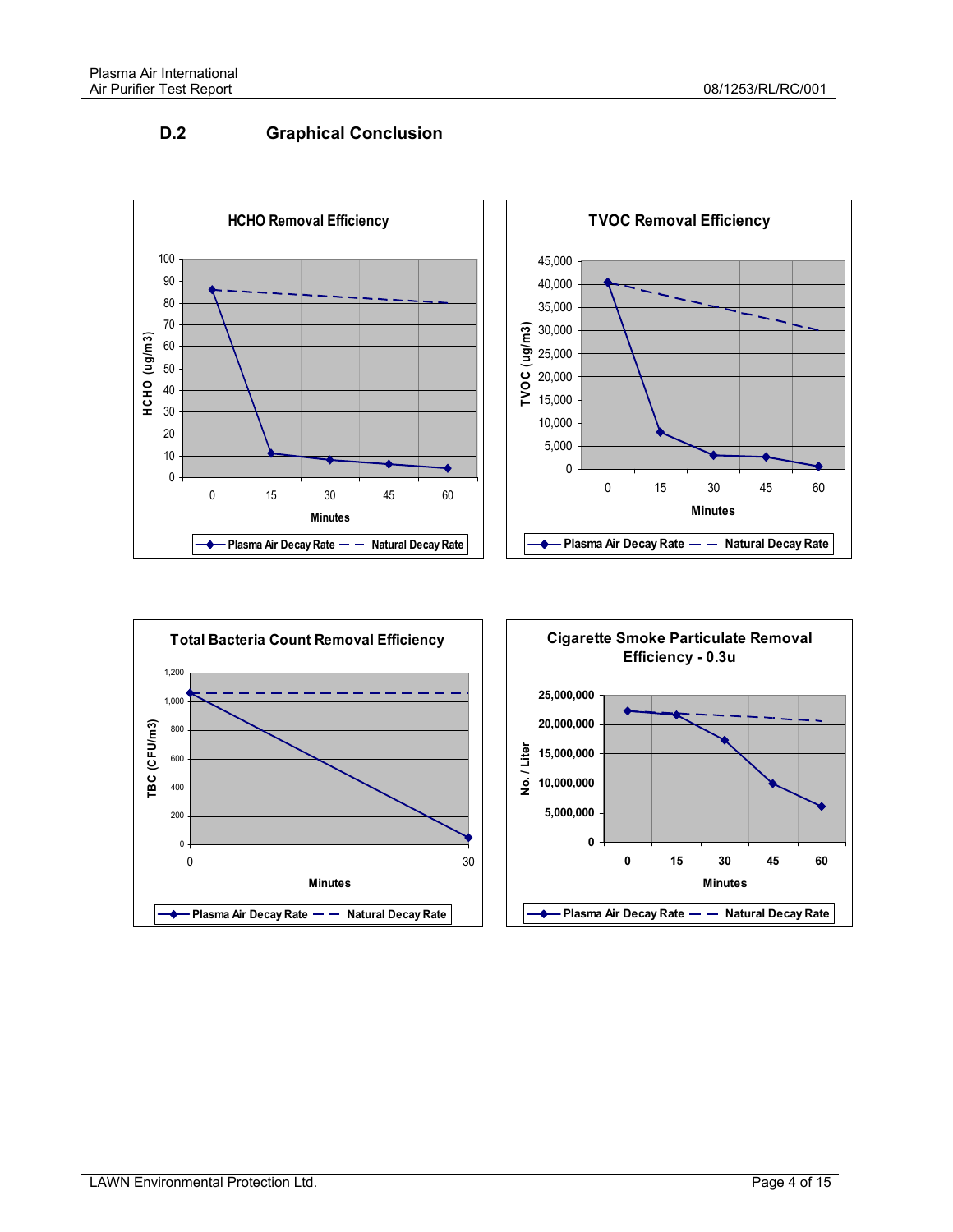

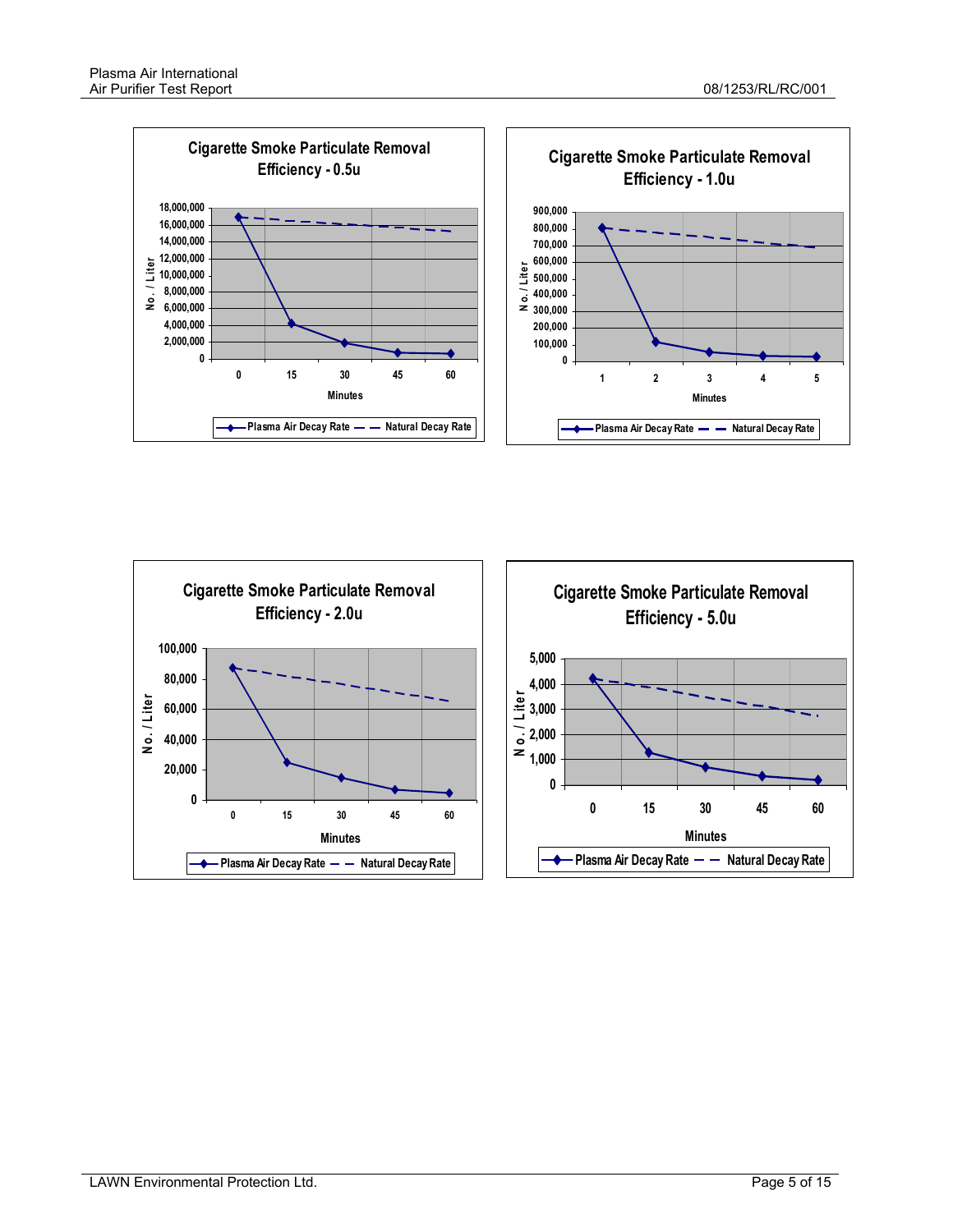### **E. APPENDIX**

### **E.1 APPENDIX A: Equipment method statement**

#### *1. Formaldehyde HCHO*

Equipment: Interscan 4160-DSP Sensor type: Electrochemical Detectable range: 0-500 ppb  $Accuracy: \pm 2\%$ *Procedure* 

- Set the FUNCTION switch to SAMPLE position to turn on the Interscan. Connect the C-12 zero filter. Adjust the meter to "0" with the ZERO control knob. Remove the filter to start the measurement. Turn on the logger if there is a switch.
- Set the FUNCTION switch to stop the measurement or turn off the logger.

#### *2. Total Volatile Organic Compounds TVOC*

Equipment: RAE ppbRAE plus Sensor type: Photo-ionization sensor with super bright 10.6 eV Detectable range: 0-2000 ppm Resolution: 1 ppb Calibration gas: Isobutylene Accuracy:  $\pm 20$  ppb or  $\pm 10\%$  of reading *Procedure* 

- Press the MODE key for one second and release.
- $\bullet$  Press the Y/+ key to start the measurement.
- Press the MODE key and the display shows STOP.
- Press the Y/+ key to stop the measurement.
- Press the MODE key once and the display shows AVG READING.
- Press and hold the MODE key for 5 seconds and release to turn off the equipment.

#### *3. Airborne Bacteria*

| Equipment: |  |  | Biotest HYCON Standard RCS Air Sampler |  |                                                                 |  |
|------------|--|--|----------------------------------------|--|-----------------------------------------------------------------|--|
| Reference: |  |  |                                        |  | Field Guide for the Determination of Biological Contaminants in |  |
|            |  |  | <b>Environmental Samples</b>           |  |                                                                 |  |

*Procedure* 

- Clean the head and impellers with alcohol.
- Wait until all alcohol residues vaporized by turning on the RCS Air Sampler using the ON/OFF key.
- Unseal the package containing the agar strip and pull back the package top. Touching the side of the strip, insert the strip in the drum, agar side in.
- Use the ON/OFF key to turn on the RCS Air Sampler.
- Select the 4 minute of 5 permanently programmed sampling times.
- Press the ON/OFF key again to start the 4 minute sampling.
- Remove the agar strip and replace the strip in its package and immediately seal the broken parts of the top package with tape.
- Label the strip with appropriate information.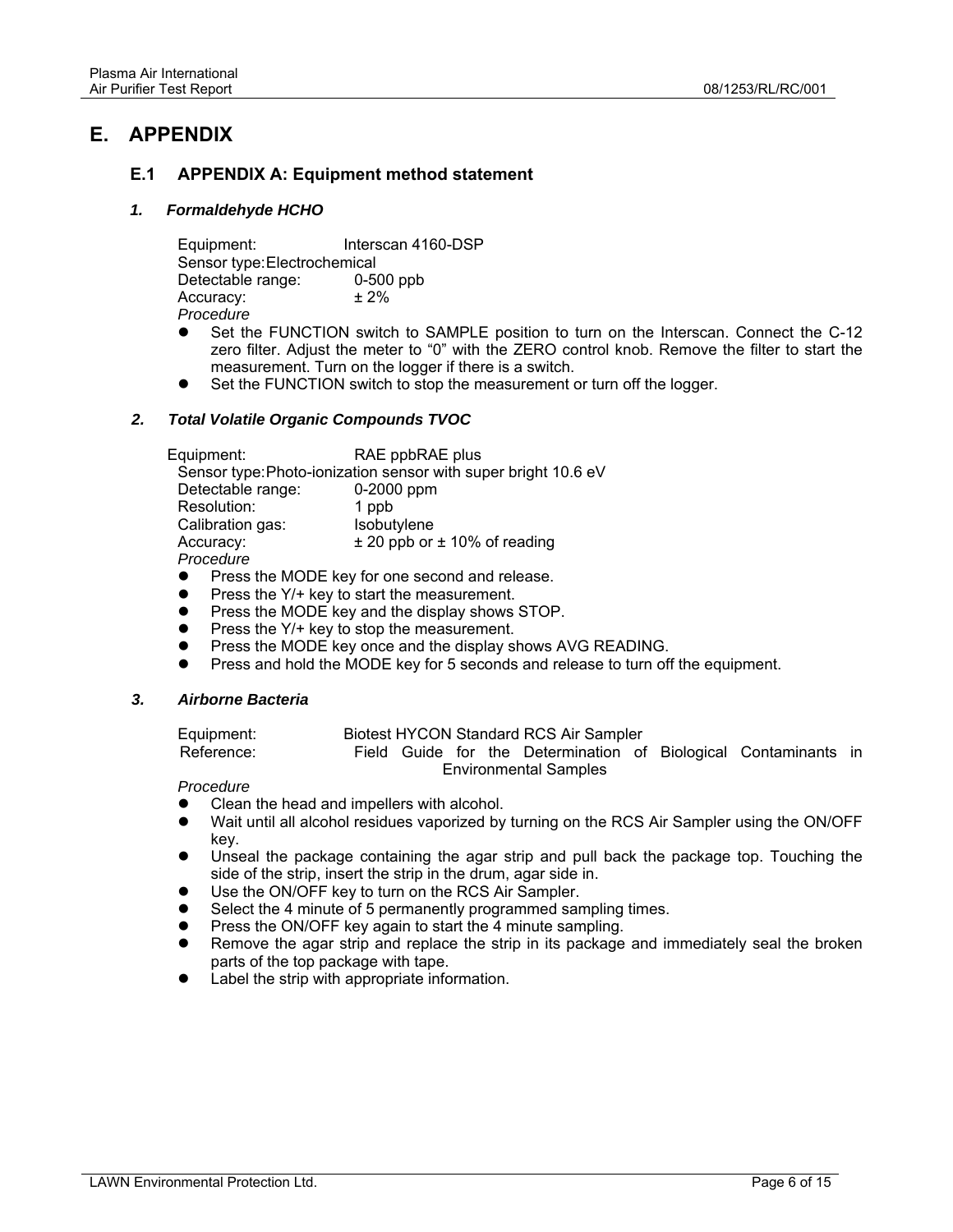### **E.2 APPENDIX B: Calibration certificates**

The calibration certificates of the equipment are attached in the following pages.

1. RAE ppbRAE

华南国家计量测试中心 广东省计量科学研究院  $-MR$ SCM. SOUTH CHINA NATIONAL CENTER OF METROLOGY **GUANGDONG INSTITUTE OF METROLOGY CNAS L0730** 这准 证 书 **CALIBRATION CERTIFICATE** 证书编号 HYQ20082595 第1页,共 3页 Certificate No. Page of 委托方 LAWN ENVIRONMENTAL PROTECTION LTD. 乐安环境保护有限公司 Client 委托方地址 Room A, 2/F., Wah Ha Factory Bldg., 8 Shipyard Lane, Quarry Add. of Client Bay, Hong Kong. 计量器具名称 VOC Detector Description 型号规格 PGM-7240 Model/Type 制造厂 **RAE** Manufacturer 出厂编号 250-102589 Serial No. 接收日期 2008年 7 月 7日 Date of Receipt M Đ 校准日期 2008年 7 月 7 日 Date of Calibration Đ 批准人 Approved Signatory 核 验 证书专用意 Inspected by 准 校 Calibrated by 本中心地址: 中国广州市广阔中路松柏东街30号 邮政编码: 510405 电话: (8620)86594172 传真: (8620)86590743 E-mail: scmWscm.com.cn Add: No.30, Songbaidong Street, Guangyuanzhong Road, Guangzhou, P. R. China Post Code: 510405 Tel: (8620)86594172 Fax: (8620)86590743 H10407 1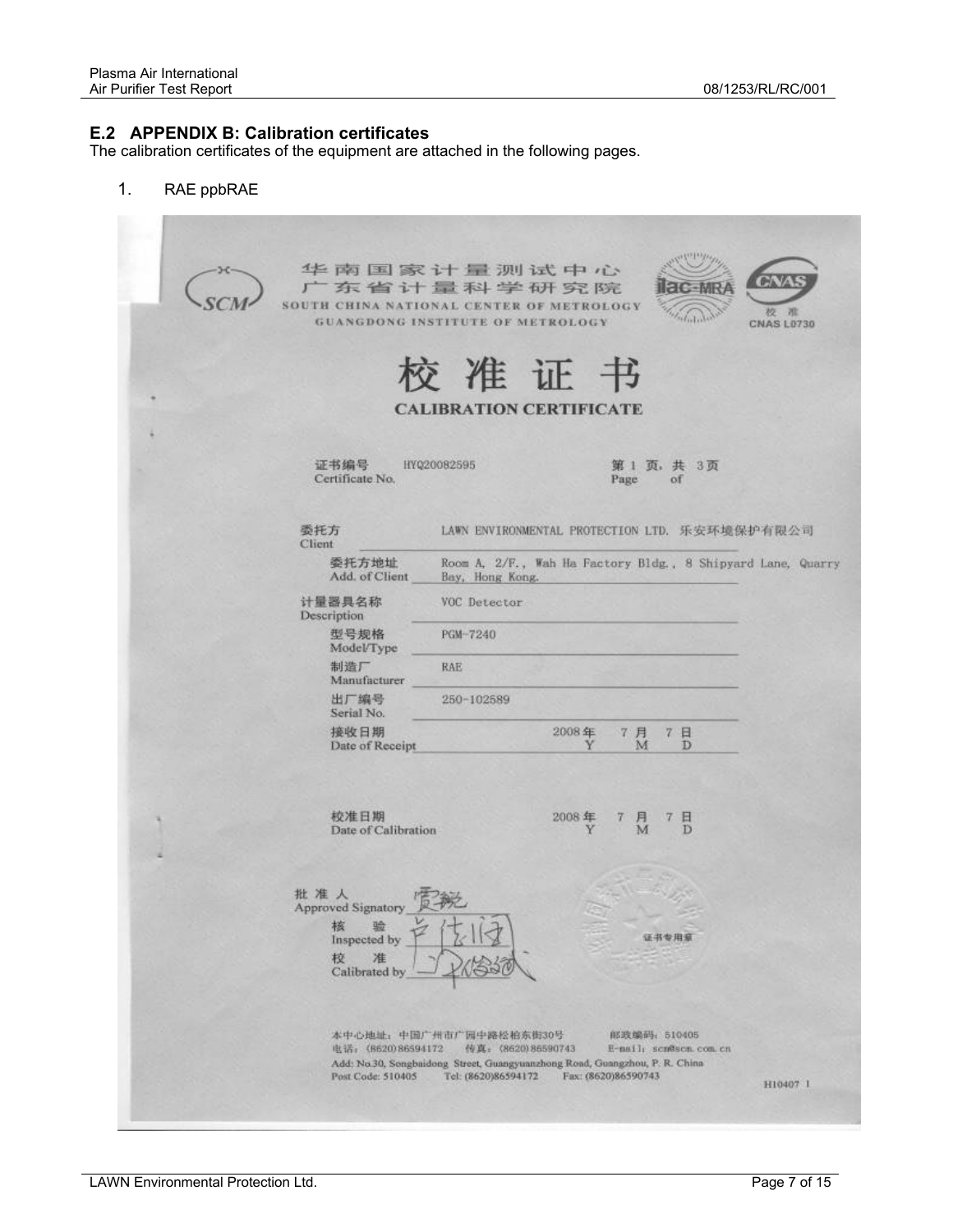|                                                                                                                                                            |                                                  | 华南国家计量测试中心<br>东省计量科学研究院<br>SOUTH CHINA NATIONAL CENTER OF METROLOGY<br><b>GUANGDONG INSTITUTE OF METROLOGY</b> | distrib.<br><b>CNAS L0730</b>                                                                                                                                                                                                                                                                                                                                                                                                                                                                |
|------------------------------------------------------------------------------------------------------------------------------------------------------------|--------------------------------------------------|----------------------------------------------------------------------------------------------------------------|----------------------------------------------------------------------------------------------------------------------------------------------------------------------------------------------------------------------------------------------------------------------------------------------------------------------------------------------------------------------------------------------------------------------------------------------------------------------------------------------|
|                                                                                                                                                            |                                                  | 明                                                                                                              |                                                                                                                                                                                                                                                                                                                                                                                                                                                                                              |
| 证书编号<br>HYQ20082595<br>Certificate No.                                                                                                                     | <b>DIRECTIONS</b>                                |                                                                                                                | -2<br>$3 - 11$<br>页.<br>薬<br>Page<br>оf                                                                                                                                                                                                                                                                                                                                                                                                                                                      |
| 1. 本中心是国家质量监督检验检疫总局在华南地区设立的国家法定计量检定机构, 计量授权证书号是:<br>(国) 法计 (2007) 01043号、(国) 法计 (2007) 01032号,<br>authorization certificates No.(2007)01043 & (2007)01032. |                                                  |                                                                                                                | This laboratory is the National Legal Metrological Verification Institution in southern China set up by the General<br>Administration of Quality Supervision, Inspection and Quarantine of the People's Republic of China (AQSIQ) under                                                                                                                                                                                                                                                      |
|                                                                                                                                                            |                                                  |                                                                                                                | 2. 本中心所出具的数据均可溯源至保存在中国计量科学研究院的国家计量基准和国际单位制(30。中国计量科学<br>研究院于1999年代表中国签署了"国家计量基标准及国家计量研究院出具的校准和测量证书相互承认协议"。<br>All data issued by this laboratory are traceable to national primary standards maintained in National Institute of Metrology<br>(NIM) and International System of Units (SI). NIM is the signatory to the Mutual Recognition Arrangement (MRA) for<br>national measurement standards and for calibration and measurement certificates issued by national metrology institutes. |
| 3. 本次校准的技术依据:<br>Reference documents for the calibration:                                                                                                  |                                                  |                                                                                                                |                                                                                                                                                                                                                                                                                                                                                                                                                                                                                              |
| Photo lonization Detectors                                                                                                                                 |                                                  |                                                                                                                | J_F1172-2007 挥发性有机化合物光离子化检测仪校准规范 C.S.for Volatile Crganic Compounds                                                                                                                                                                                                                                                                                                                                                                                                                          |
| 4. 本次校准所使用的主要计量标准器具:<br>Major standards of measurement used in the calibration:<br>设备名称/型号<br>Name of Equipment<br>/Model<br>异丁烯气体标准物                      | 编号<br>Serial No.<br>00067                        | 证书号/有效期<br>Certificate No.<br>Due Date                                                                         | 计量特性<br>Metrological<br>Characteristic<br>28                                                                                                                                                                                                                                                                                                                                                                                                                                                 |
| 质(i-C4 Hg -Air)<br>i-C4 He -Air<br>$/10.1 \times 10^{-6}$                                                                                                  |                                                  | /2009-02-27                                                                                                    |                                                                                                                                                                                                                                                                                                                                                                                                                                                                                              |
|                                                                                                                                                            |                                                  |                                                                                                                |                                                                                                                                                                                                                                                                                                                                                                                                                                                                                              |
|                                                                                                                                                            |                                                  |                                                                                                                |                                                                                                                                                                                                                                                                                                                                                                                                                                                                                              |
|                                                                                                                                                            |                                                  |                                                                                                                |                                                                                                                                                                                                                                                                                                                                                                                                                                                                                              |
|                                                                                                                                                            |                                                  |                                                                                                                |                                                                                                                                                                                                                                                                                                                                                                                                                                                                                              |
| 5. 校准地点、环境条件:<br>Place and environmental conditions of the calibration:<br>地点<br>本中心理化实验室<br>Place<br>6. 被校准仪器限制使用条件:                                      | 温度<br>Temperature                                | $(26\pm1)$ C<br>RH                                                                                             | 相对湿度<br>$(58 \pm 5)$<br>隔                                                                                                                                                                                                                                                                                                                                                                                                                                                                    |
|                                                                                                                                                            | Limiting condition of the instrument calibrated: |                                                                                                                |                                                                                                                                                                                                                                                                                                                                                                                                                                                                                              |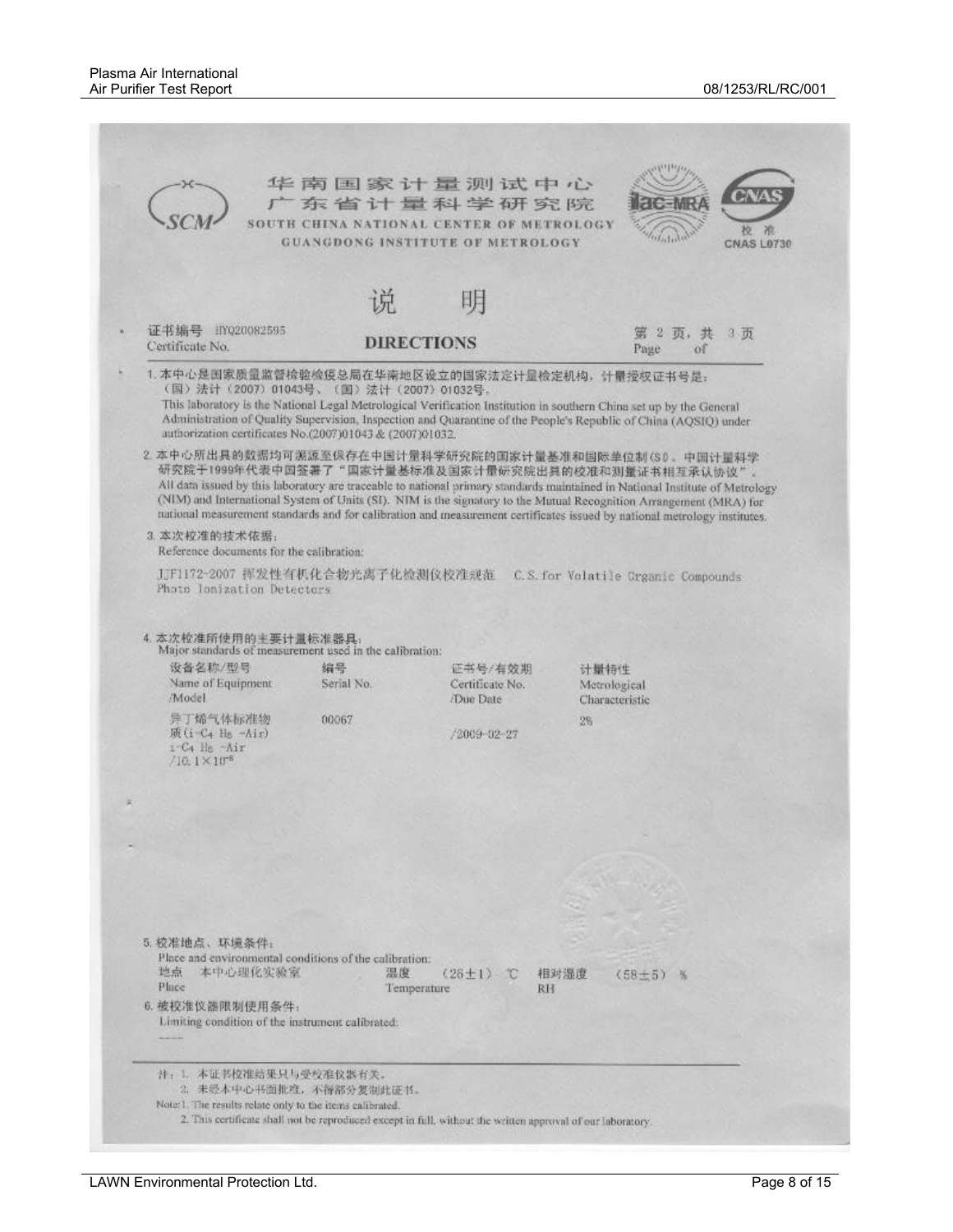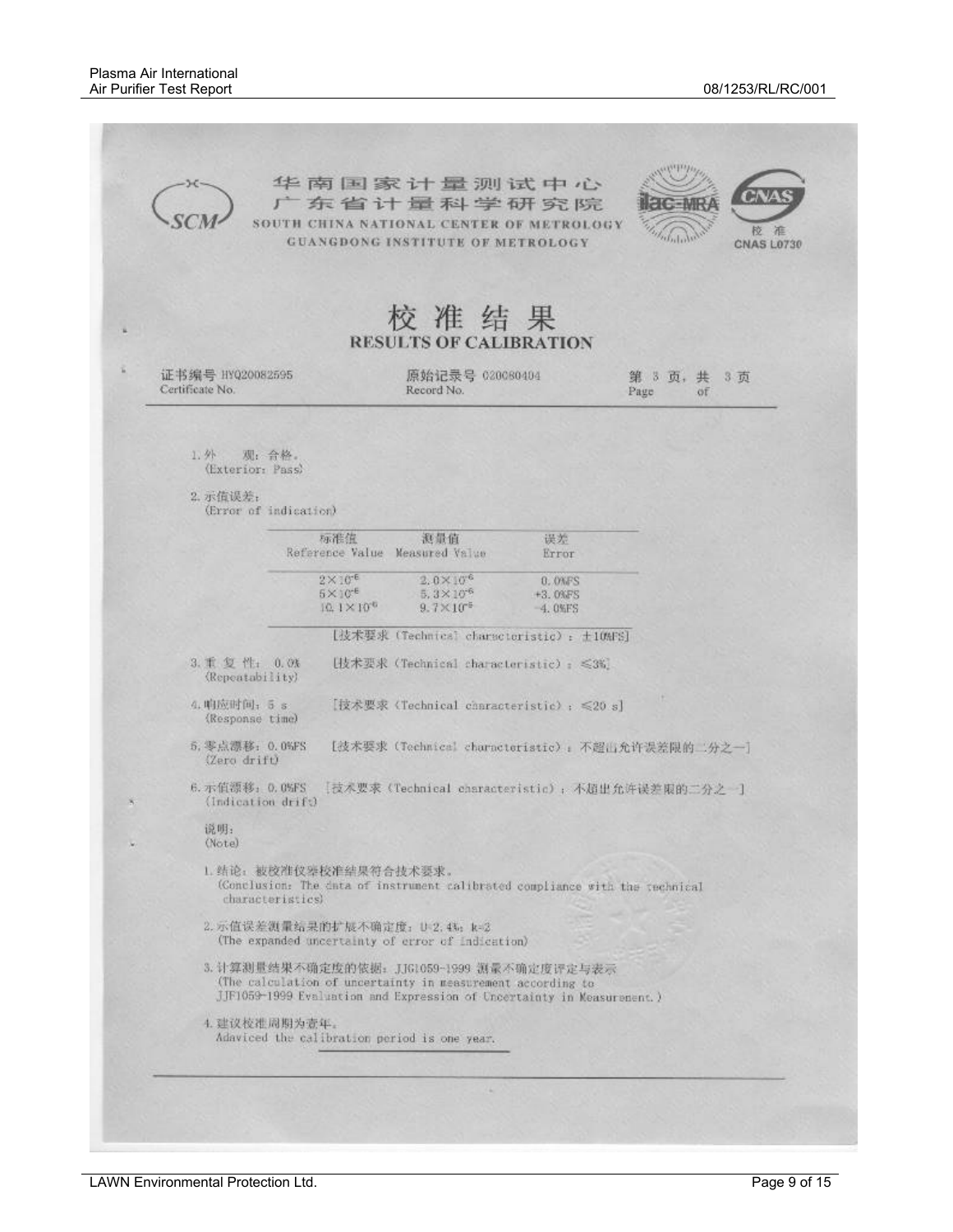#### 2. Interscan 4160-500b

传  $\begin{tabular}{|c|c|c|} \hline & set & $26-30-2007$ \\ & There are $8$ & $8-30-2007$ \\ & generate $8$ & $8$-500-5617$ \\ \hline \end{tabular}$ 科学 研究 中 国 量 院 计 нīь **NATIONAL INSTITUTE OF METROLOGY** 测 书 ìF 试 Test Report 证书编号 NHgt2007-1617 Certificate No. 甲醛测试仪 器具名称 Formaldehyde Gas Detector Instrument 型号/规格 4160-500b Type/Model 生产厂家 **INTERSCAN** Manufacturer 出厂编号 21139 Serial No. 乐安环境保护有限公司 客户名称<br>Name of Client **LAWN** Environmental Protection Ltd RoomA,2/F, Wah Ha Factory Building, 客户地址 8 Shipyard Lane, Quarry Bay, HK  $2007 - 07 - 26$ 测试日期 **Test Date** 授权批准人:<br>Approved by 测试专用意 计量检定机构授权证书号: (国)法计(2002)01001号<br>Authorization Certificate No. 电话: +86-10-64218631<br>Tel 地址: 中国·北京北三环东路十八号<br>Address: No.18 Bei San Huan Dong Lu,Beijing,P.R.China 邮编: 100013<br>Post Code Post Code<br>电子邮件: yw@nim.ac.cn<br>Email 传真: +86-10-64271948<br>Fax 2006-cs-01 第1页 共3页<br>Page of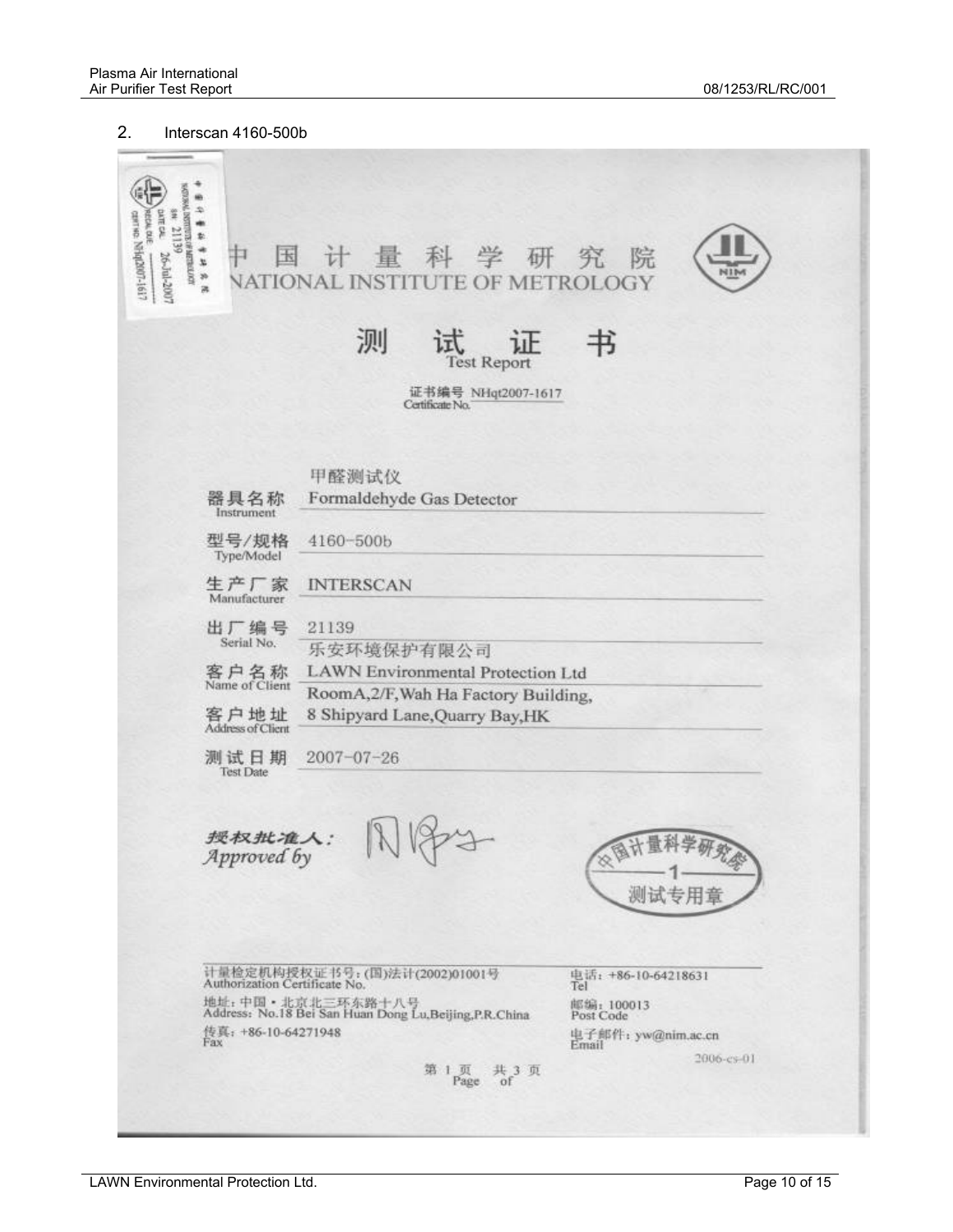|                                                                    |                                                                                      |                                                                                                                                                            | 中国计量科学研究院<br>N⊪M<br>NATIONAL INSTITUTE OF METROLOGY                                                                                                                                                                                                                                                     |
|--------------------------------------------------------------------|--------------------------------------------------------------------------------------|------------------------------------------------------------------------------------------------------------------------------------------------------------|---------------------------------------------------------------------------------------------------------------------------------------------------------------------------------------------------------------------------------------------------------------------------------------------------------|
|                                                                    |                                                                                      | 证书编号 NHqt2007-1617<br>Certificate No.                                                                                                                      |                                                                                                                                                                                                                                                                                                         |
| Metrology Institutes in 1999                                       | NIM is accredited by CNAL, Accreditation certificate<br>依据: JJG1022-2007 甲醛气体检测仪检定规程 | 国家计量研究院出具的校准和测量证书相互承认的协议"<br>中国实验室国家认可委员会(CNAL)认可证书号: No.L0502                                                                                             | 一九九九年中国计量科学研究院代表中国在国际计量局(BIPM)签署了"国家测量标准及<br>NIM is the signatory in BIPM to the Mutual Recognition Arrangement (MRA) for National<br>Measurement Standards and for calibration and measurement certificates issued by National<br>测试所依据的技术文件(代号、名称) Reference documents for the measurement(Code,Name) |
|                                                                    |                                                                                      | Verification Regulation for Formaldehyde Gas Analyzer                                                                                                      |                                                                                                                                                                                                                                                                                                         |
| 温度 Temperature: 28.9℃<br>地 点 Location: NIM<br>名称<br>Name           | 型号/規格<br>Type/Model                                                                  | Description of main instrument used in the measurement<br>(Name, Type/Model, Uncertainty/Accuracy, Certificate No.etc)<br>不确定度/准确度<br>Uncertainty/Accuracy | 测试环境条件及地点 Place and environmental condition of the measurement<br>湿 度 Humidity: 58%(RH)<br>气 压 Pressure: 100. 1kPa<br>测试所使用的主要计量器具(名称、型号/规格、不确定度/准确度、证书编号)<br>证书编号<br>Certificate No.etc                                                                                                                |
| 动态配气装置<br>(Dynamic<br>Distributing<br>Device)<br>秒表<br>(Stopwatch) | $DP-TI$<br>TS2102-2                                                                  | 3%<br>0.1s/24h                                                                                                                                             | (气) 测字第 2006-(04)-750号<br>XDsp2006-0421                                                                                                                                                                                                                                                                 |
| 注 Note:                                                            | 2.本证书的测试结果仅对所测试的计量器具有效                                                               | 1.我院仅对加盖"中国计量科学研究院测试专用章"完整证书负责<br>The test results would be valid only for the items test                                                                  | NIM is responsible for the whole of certificate only with test stamp of NIM                                                                                                                                                                                                                             |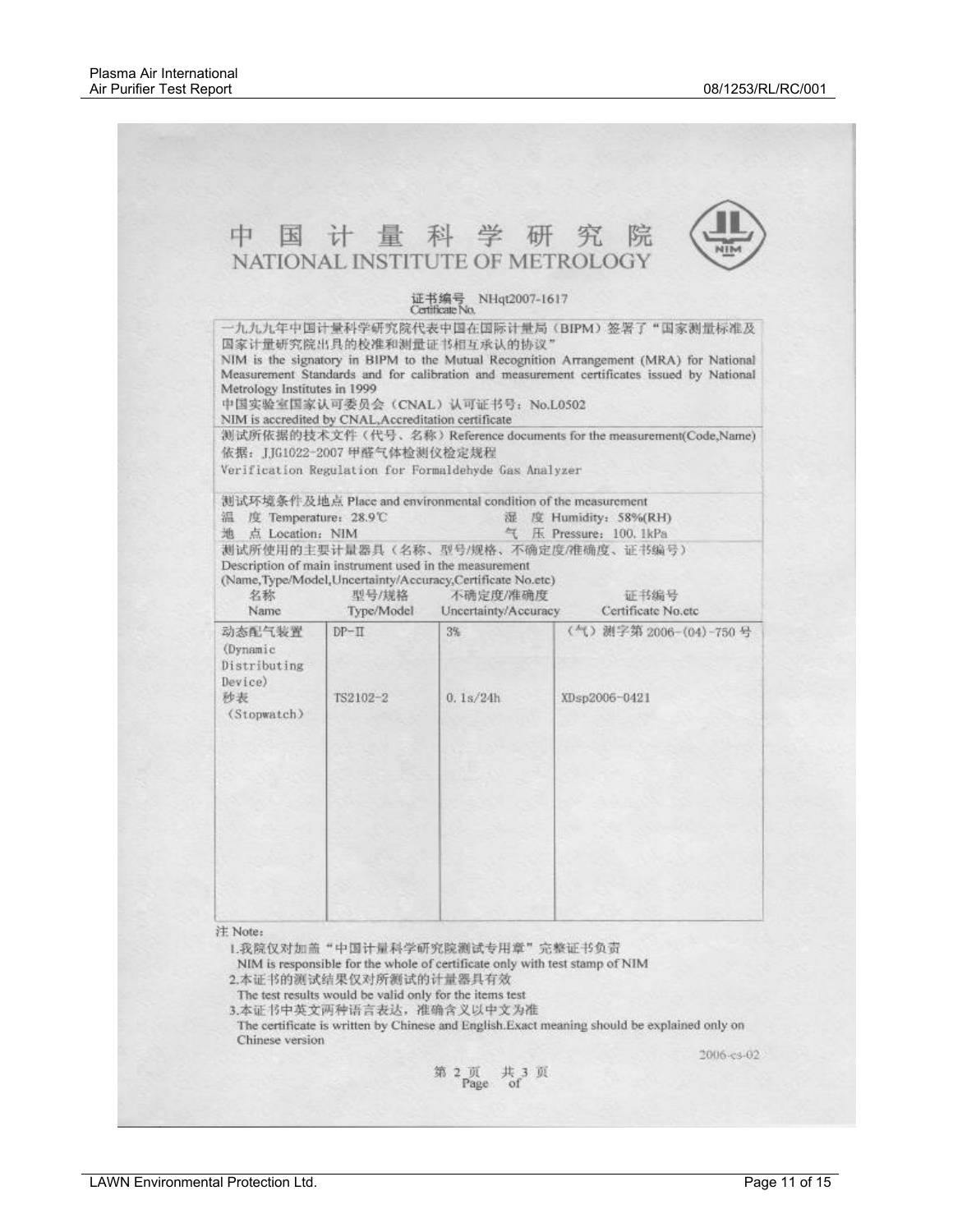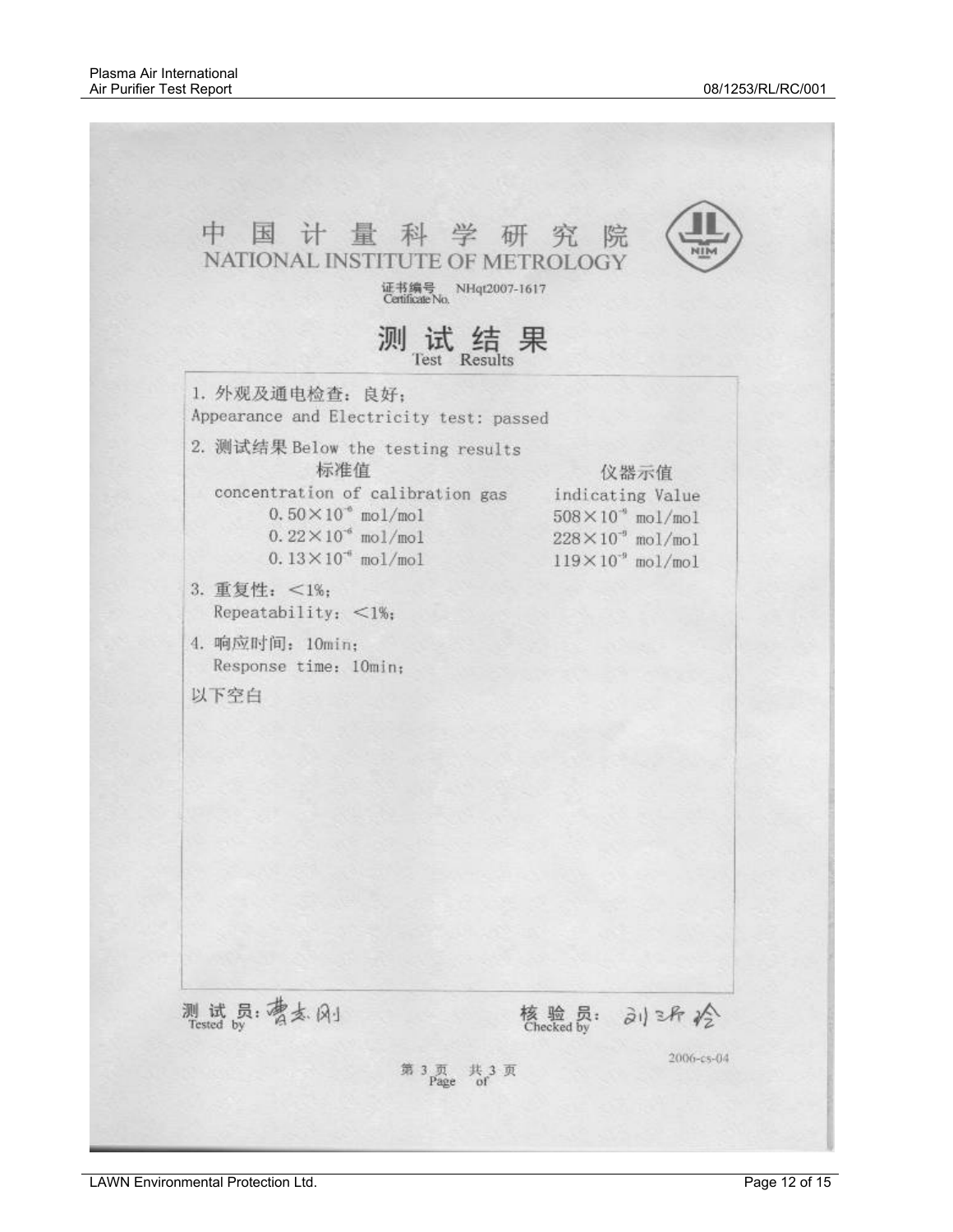#### 3. Biotest HYCON Standard RCS Air Sampler

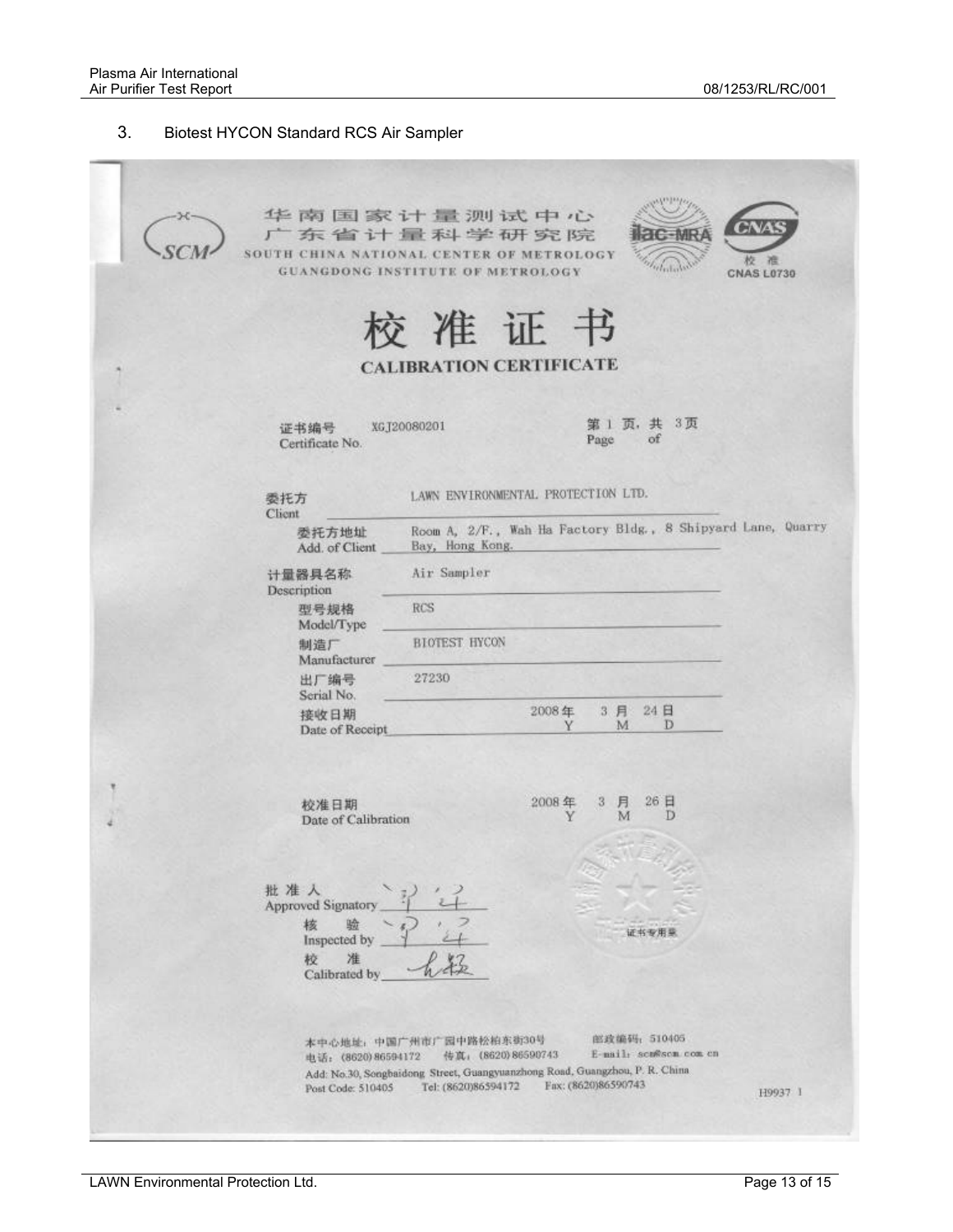|                                                                                                                                                             |                  | 广东省计量科学研究院<br>SOUTH CHINA NATIONAL CENTER OF METROLOGY<br><b>GUANGDONG INSTITUTE OF METROLOGY</b> | <b>ac-MRA</b><br>Walsil<br><b>CNAS L0730</b>                                                                                                                                                                                                                                                                                                                                                                                                                                               |
|-------------------------------------------------------------------------------------------------------------------------------------------------------------|------------------|---------------------------------------------------------------------------------------------------|--------------------------------------------------------------------------------------------------------------------------------------------------------------------------------------------------------------------------------------------------------------------------------------------------------------------------------------------------------------------------------------------------------------------------------------------------------------------------------------------|
|                                                                                                                                                             | 说                | 明                                                                                                 |                                                                                                                                                                                                                                                                                                                                                                                                                                                                                            |
| 证书编号 XGJ20080201<br>Certificate No.                                                                                                                         |                  | <b>DIRECTIONS</b>                                                                                 | 页,共 3页<br>第 2<br>of<br>Page                                                                                                                                                                                                                                                                                                                                                                                                                                                                |
| 1. 本中心是国家质量监督检验检疫总局在华南地区设立的国家法定计量检定机构, 计量授权证书号是:<br>(国) 法计 (2007) 01043号、(国) 法计 (2007) 01032号。<br>authorization certificates No. (2007)01043 & (2007)01032. |                  |                                                                                                   | This laboratory is the National Legal Metrological Verification Institution in southern China set up by the General<br>Administration of Quality Supervision, Inspection and Quarantine of the People's Republic of China (AQSIQ) under                                                                                                                                                                                                                                                    |
|                                                                                                                                                             |                  |                                                                                                   | 2. 本中心所出具的数据均可溯源至保存在中国计量科学研究院的国家计量基准和国际单位制(S0。中国计量科学<br>研究院于1999年代表中国签署了"国家计量基标准及国家计量研究院出具的校准和测量证书相互承认协议"。<br>All data issued by this laboratory are traceable to national primary standards maintained in National Institute of Metrology<br>(NIM) and International System of Units(SI). NIM is the signatory to the Mutual Recognition Arrangement(MRA) for<br>national measurement standards and for calibration and measurement certificates issued by national metrology institutes. |
| 3. 本次校准的技术依据:<br>Reference documents for the calibration:                                                                                                   |                  |                                                                                                   |                                                                                                                                                                                                                                                                                                                                                                                                                                                                                            |
| JJG 956-2000 大气采样器检定规程                                                                                                                                      |                  | V.R. of Air Sampler                                                                               |                                                                                                                                                                                                                                                                                                                                                                                                                                                                                            |
| 4. 本次校准所使用的主要计量标准器具:<br>Major standards of measurement used in the calibration:<br>设备名称/型号<br>Name of Equipment<br>/Model                                   | 编号<br>Serial No. | 证书号/有效期<br>Certificate No.<br>/Due Date                                                           | 计量特性<br>Metrological<br>Characteristic                                                                                                                                                                                                                                                                                                                                                                                                                                                     |
| 电子秒表<br>Digital Stopwatch<br>/SW8-3010                                                                                                                      | 30               | WSP20071490<br>/2008-09-17                                                                        | 0.01 s                                                                                                                                                                                                                                                                                                                                                                                                                                                                                     |
| 电子计数式转速表<br>Electronic Counting<br>lachometer<br>/DT-2236                                                                                                   | L813626          | NSS20080028<br>/2009-01-29                                                                        | 0.12h<br>Grade 0.1                                                                                                                                                                                                                                                                                                                                                                                                                                                                         |
|                                                                                                                                                             |                  |                                                                                                   |                                                                                                                                                                                                                                                                                                                                                                                                                                                                                            |
|                                                                                                                                                             |                  |                                                                                                   |                                                                                                                                                                                                                                                                                                                                                                                                                                                                                            |
|                                                                                                                                                             |                  |                                                                                                   |                                                                                                                                                                                                                                                                                                                                                                                                                                                                                            |
| 5. 校准地点、环境条件:<br>Place and environmental conditions of the calibration:                                                                                     |                  |                                                                                                   |                                                                                                                                                                                                                                                                                                                                                                                                                                                                                            |
| 本中心实验室(Lab. of SCM)<br>地点<br>Place                                                                                                                          | 温度               | $(20.0 \pm 1.0)$ C<br>Temperature<br>RH                                                           | 相对湿度<br>$\leq 60$ %                                                                                                                                                                                                                                                                                                                                                                                                                                                                        |
| 6. 被校准仪器限制使用条件:<br>Limiting condition of the instrument calibrated:                                                                                         |                  |                                                                                                   |                                                                                                                                                                                                                                                                                                                                                                                                                                                                                            |
| 注: 1. 本证书校准结果只与受校准仪器有关。                                                                                                                                     |                  |                                                                                                   |                                                                                                                                                                                                                                                                                                                                                                                                                                                                                            |